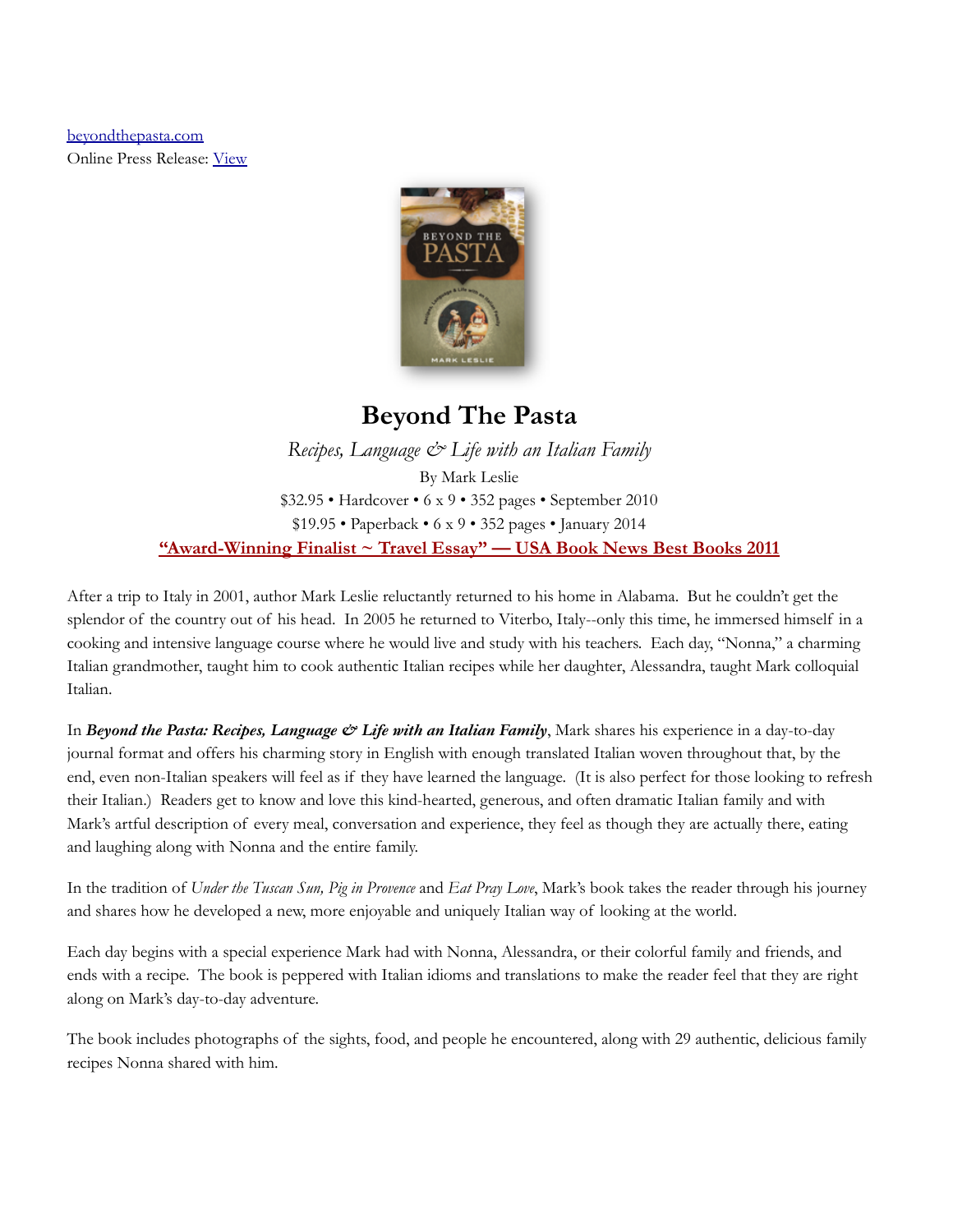# **Sample Recipe:**

# **Pollo al Pomodoro e Olive Chicken with Tomato and Olives**

I could eat this dish once a week for the rest of my life and never tire of it. Sadly, Nonna only made this once while I was in Viterbo. This is a simple, country dish and reminds me of Tuscany. Nonna cuts her chicken into small pieces—it is only 10 but in her pan it looks more like 14 since they are so small. You *may cut yours to any size you desire.*

1 (4 pound) chicken, cut into 8 or 10 pieces (cut into 10 by dividing the breast into quarters) **Salt and freshly ground black pepper to season the chicken. 2 tablespoons extra virgin olive oil 1 cup dry white wine 2 large cloves garlic, minced ¾ cup strained tomatoes, such as Pomi brand \* 1½ cups (5 ounces) whole green olives, pitted**

**¼ teaspoon salt, or more to taste**

**¼ teaspoon freshly ground black pepper, or more to taste**

Dry the chicken pieces with paper towels to remove any excess moisture and liberally season with salt and pepper on both sides.

Heat the oil in a large skillet on medium heat, and when the oil is hot, add the chicken pieces, skin side down and fry until nicely browned, turning to brown both sides, 3 to 5 minutes on each side.

When the chicken has browned, transfer to a plate and set aside. Add the white wine and garlic to the pan, scraping the brown bits off the bottom of the pan. After the wine has reduced by half, about 3 minutes, add the strained tomatoes, olives, salt and pepper. Stir until combined. Return the chicken to the skillet with its juices. Cover, turn the heat down to low and simmer for 20 minutes. Remove the cover and cook another 10 minutes, until the chicken is done and the sauce has thickened slightly.

Remove the chicken to a warmed platter. Adjust the seasoning of the sauce with salt and pepper, and pour the sauce and olives over the chicken. Serve hot. Serves 6.

\*Note: Strained tomatoes can be readily found in most supermarkets in either the canned tomato or pasta aisles. Sometimes the product may be referred to by its Italian name "passato" and can be found either bottled or cartoned, as is the case with the Pomi *brand.*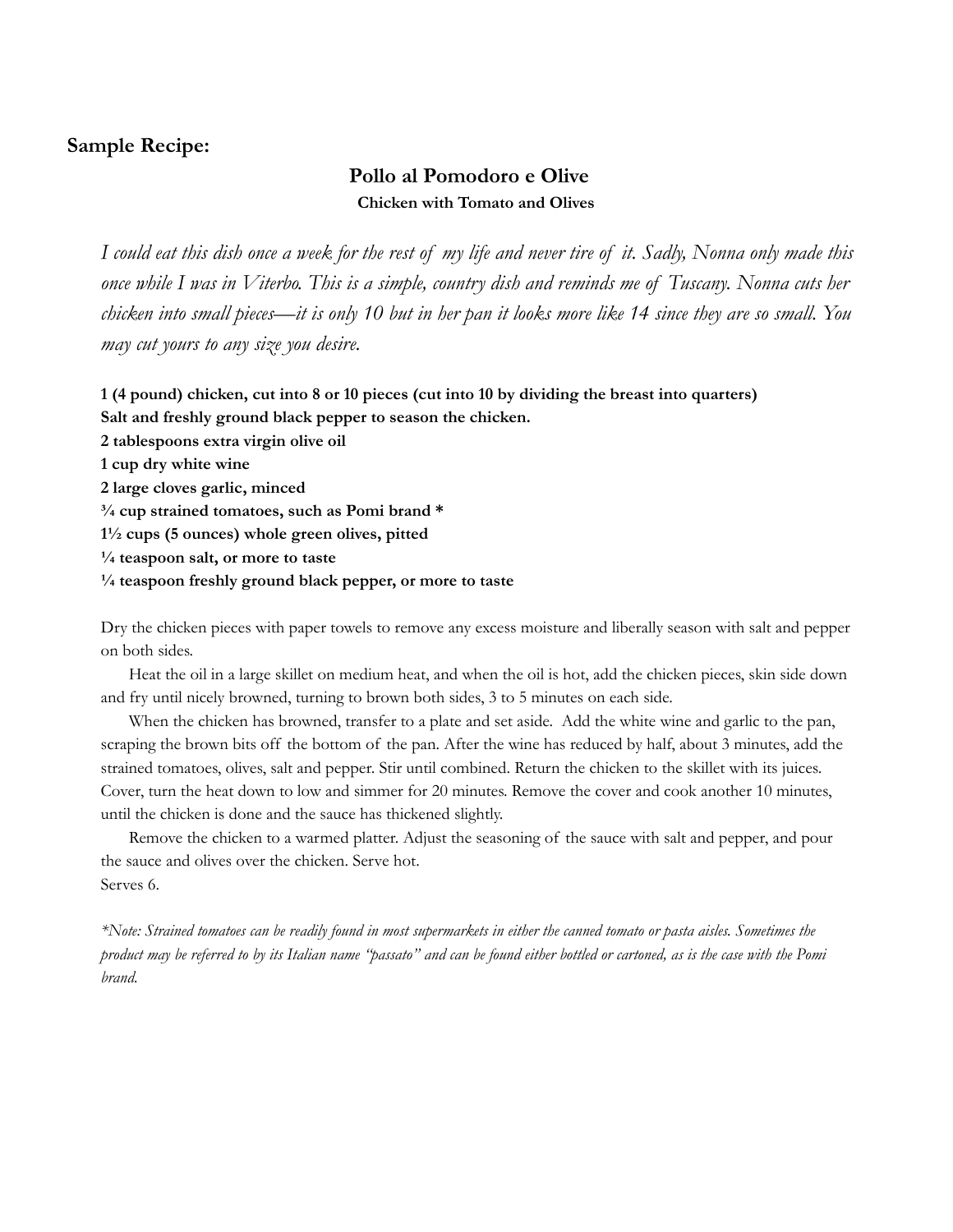#### **About the Author**

**Mark Leslie**, who loves to cook for anyone with an appetite, vacations in Italy every year and lives to eat his way through every plate of pasta and cone of gelato placed before him. His first book,*Beyond the Pasta: Recipes, Language & Life with an Italian Family,* tells of his life inItaly while cooking with an Italian grandmother. He shares his food experiences on his blog at [beyondthepasta.com](http://www.beyondthepasta.com/). A Chicago-area native and "Yankee" by birth, Mark has lived in Alabama for over 24 years, and celebrates the fact that he started life eating farina, progressed to grits, and finally arrived at polenta. *Buonissimo!*

*Beyond the Pasta: Recipes, Language & Life with an Italian Family* By Mark Leslie \$32.95 • Hardcover • 6 x 9 • 352 pages • September 2010 • Gemelli Press, LLC \$19.95 • Paperback • 6 x 9 • 352 pages • January 2014 • Gemelli Press, LLC \*Also available on Kindle • \$9.99

#### **Praise for Beyond the Pasta**

"Mark has captured the essence of the Italian people." **–Biba Caggiano,** *TV chef, cookbook author, and Sacramento restaurateur.*

"Alabama and Italy—what a delightful and delicious combination." **–Fannie Flagg,** *Best-selling author and actress.*

"Mark understands and so beautifully conveys the transcendent nature of true cooking, cooking that comes from the heart and feeds not just the body but the soul. There is something universal about this that goes beyond culture, age, race, and gender—real food, real cooking, real sharing is something sacred and often under appreciated. His writing is smart, sensitive and wittily observed. Beyond the Pasta exemplifies how the act of cooking is intrinsically an act of sharing and affirmation, and has the potential to be an open expression of the heart."

-Scott Peacock, chef and co-author with Edna Lewisof "The Gift of Southern Cooking: Recipes and Revelations from Two *Great American Cooks."*

"Cookbook, Memoir, Travelogue: a delicious treat … ✫✫✫✫" *-San Francisco Book Review*

**Mark's YouTube videos may be viewed on the "334mdl" channel:** <http://www.youtube.com/user/334mdl?feature=mhee>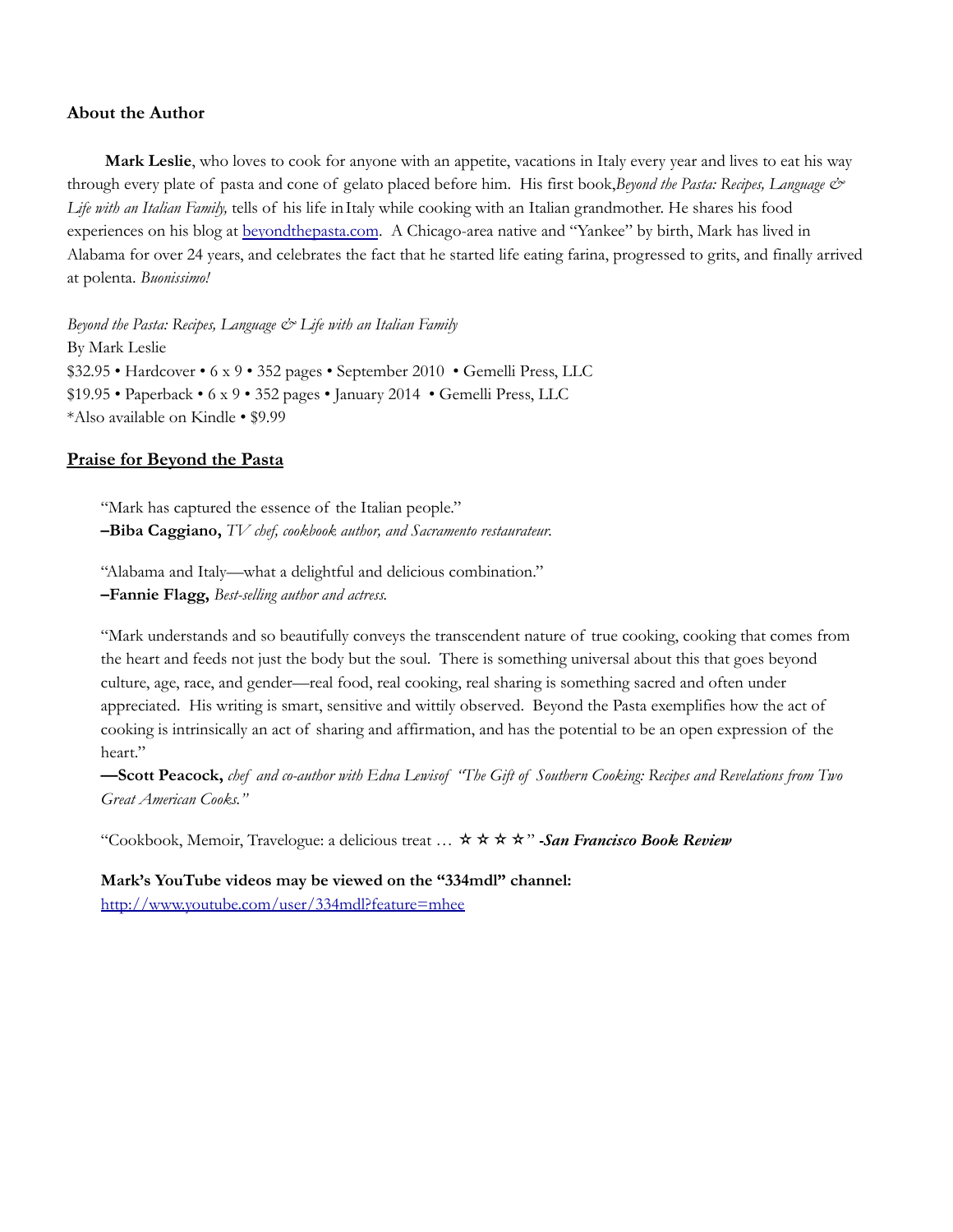#### **Television/Radio Guest Appearances:**

NBC's *The Today Show* cooking segment with hosts Hoda Kotb & Kathie Lee Gifford, Columbus Day, October 10, 2011: <http://vimeo.com/30469053> Password to view: columbus

*Here on Earth: Radio Without Borders* with host Jean Feraca, Wisconsin Public Radio, May 2011: <http://www.beyondthepasta.com/wp-content/uploads/hereonearth110520k.mp3>

KTVU Channel 2, San Francisco, CA, April, 2011

KRON-TV 4 with host Henry Tenenbaum, San Francisco, CA, April 2011: <http://www.youtube.com/watch?v=Xy2jkupSozM>

*Community Af airs* with host Carolyn Hutcheson, WTSU 89.9, Montgomery, AL, January 2011: [http://www.beyondthepasta.com/wp-content/uploads/01-18-11\\_cf.mp3](http://www.beyondthepasta.com/wp-content/uploads/01-18-11_cf.mp3)

*The Kitchen Corner* with host Jo Henderson, Evergreen Radio Reading Service, WA, December 2010: [http://www.wtbbl.org/\\_assets/library/wtbbl/RadioPrograms/20101213\\_MarkLeslieBeyondthePasta.mp3](http://www.wtbbl.org/_assets/library/wtbbl/RadioPrograms/20101213_MarkLeslieBeyondthePasta.mp3)

**For a complete list of TV & Radio appearances, please visit Mark's website:** <http://www.beyondthepasta.com/pressmedia/video/>

# **Publications/Blogs Features:**

## *House Beautiful* **magazine article:**

Feature article in the February, 2010, issue: "Remodeling a Southern Home"

## *Publishers Weekly:*

"Fall Cookbooks, By the Trends," August 9, 2010, issue. Mentioned under the category: **Everything I Need to Know I Learned From an Italian Grandmother**

*Beyond the Pasta* by Mark Leslie (Gemelli, Sept.)

## **Additional magazine articles:**

B-Metro, January 2011, issue: May the [pasta](http://www.beyondthepasta.com/wp-content/uploads/B-Metro-article-Jan-2011-Beyond-the-Pasta.pdf) be with you, y'all["](http://www.publishersweekly.com/pw/by-topic/book-news/cooking/article/44079-fall-cookbooks-by-the-trends.html) Montgomery Living, November 2010, issue: [Celebrating](http://www.beyondthepasta.com/wp-content/uploads/MontgLiving-MarkLeslie.pdf) Good Food, Family and Italy Outword Magazine, December 2010, issue: A Man's "Eat, Pray, Love"

#### **Newspaper articles:**

The Island Packet, Hilton Head, SC, September 28, 2011: "Food Takes Center Stage" Mercury News, Bay Area News Group, April 5, 2011: "Mark Leslie's Foodie Memoir Takes Readers…" The Selma Times-Journal, February 4, 2011: Chef, author to get library [cooking](http://www.selmatimesjournal.com/2011/02/04/chef-author-to-get-library-cooking/) The Tuscon Citizen, What's Cookin', December 6, 2010: "Italian Cook Book is More Than Just Recipes" The Denver Post, November 24, 2010: "Yum Yum 'Beyond the Pasta'" La Gazzetta Italiana, October 2010: The World [Beyond](http://www.beyondthepasta.com/wp-content/uploads/page19.pdf) Past[a](http://www.montgomeryadvertiser.com/article/20100915/LIFESTYLE/9150347/Beyond-pasta) Northwest Herald, Wednesday, September 15, 2010: "Local Author Tells of Italian Life, Cooking"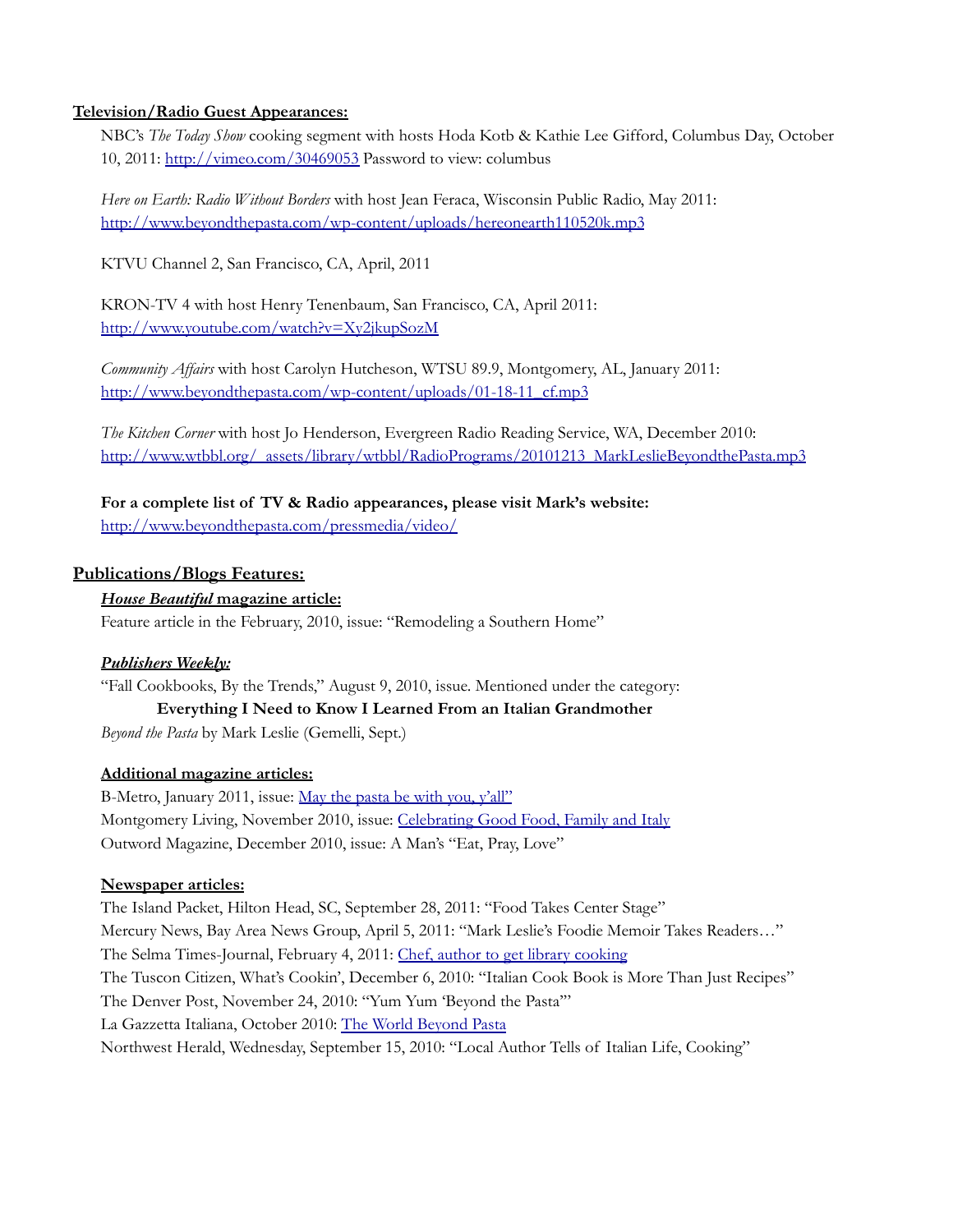#### **Videos Blogs:**

-Featured guest on blog *Gianni's North Beach*: <http://gianni.tv/chicken-potato-cook-off/> -Featured guest on the food blog *dishKarma*: "Mark Leslie's Ultimate Italian Meal"

#### **Blogosphere features:**

PaulDeen.com, "pumpkin" article plus 4 featured recipes, 2012: "A New Pumpkin Perspective."

Field & Stream, The Wild Chef, featured recipe: <http://www.fieldandstream.com/blogs/fishing/2010/12/recipe-make-tuscan-trout-filets-plus-win-new-cookbook>

Food Nation, article, March 3, 2011: "Beyond Pasta" Food Nation, four "Chef's Table" recipes: <http://www.foodrepublic.com/2011/03/11/penne-allarrabbiata-con-panna-recipe>

The Kitchn: Book review: "Nonna in Your Kitchen"

Mother Nature News, 2011: "5 Summer reads for Food Lovers"

Dianne Hales, La Bella Lingua, 2011: "Falling in Love with Italian Gelato"

The Daily Meal, 2010: "2010s Best Blogs Cookbooks"

**\*For a complete publication and blogosphere list visit: <http://www.beyondthepasta.com/pressmedia/publications/>**

## **Mark Leslie's Talent Reel: [Online](https://www.beyondthepasta.com/pressmedia/talent-reel/) Link**

#### **More from Beyond the Pasta:**

Below, please find a few of Mark's recipes taken from his book. Please also be sure to visit Mark's website/blog a[t](http://beyondthepasta.com) [beyondthepasta.com.](http://beyondthepasta.com) He is available for interviews, guest lecture series and cooking demonstrations.

\*Three additional recipes from *Beyond the Pasta: Recipes, Language & Life with an Italian Family* are featured on the next three pages. *Buon appetito!*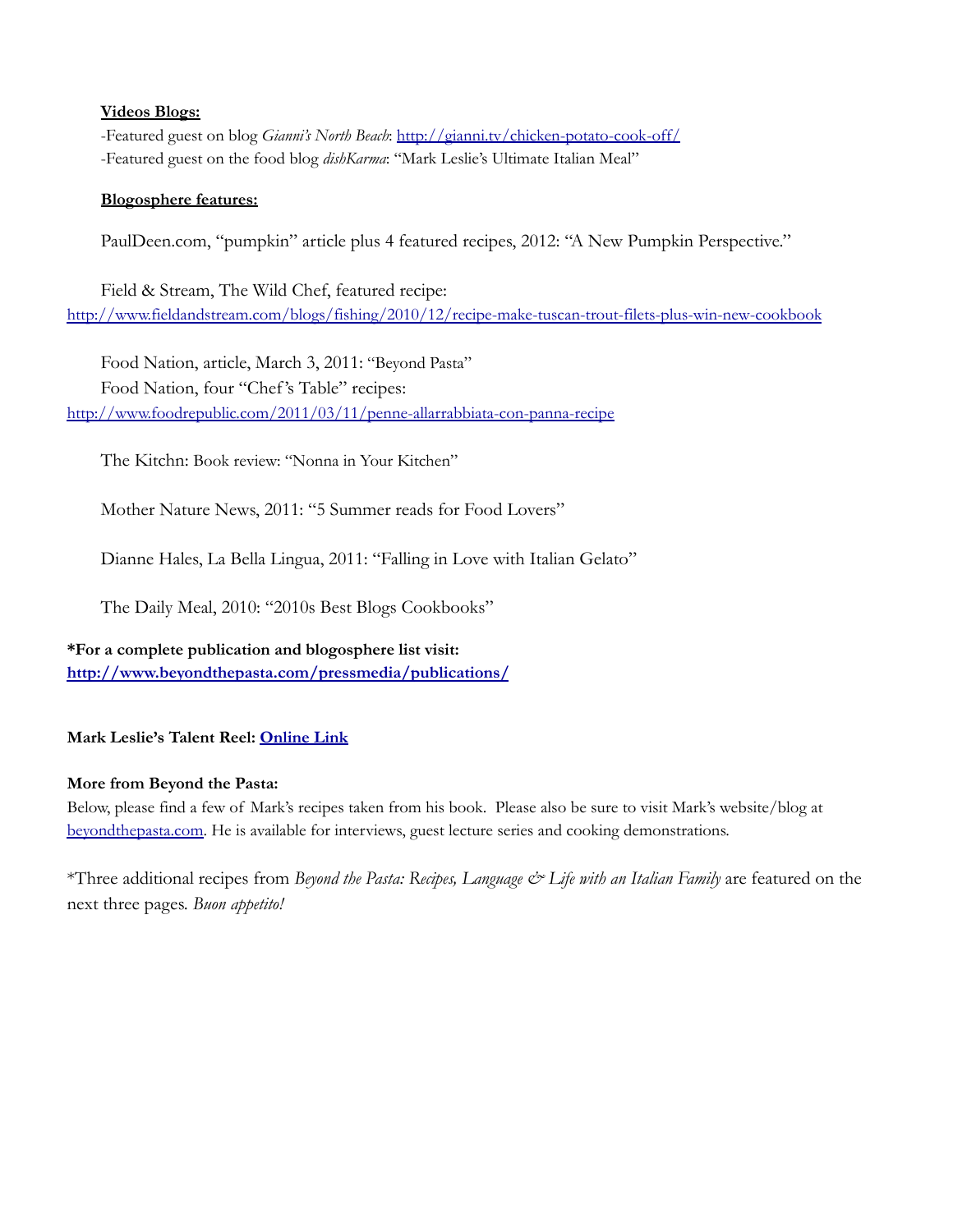# *Penne all'Arrabbiata con Panna* **"Mad Dog" Penne with Cream**

I love it when the Italian language takes the meaning of one word and uses it to explain another. The "spicy heat" in this dish is reflected in the word "arrabbiata," which means "to go mad" when applied to dogs and "to be angry" when applied to people. To increase your "rage" or the "foaming of the dog," add *dashes of pepper sauce to your plate at the table until you scream or howl at the moon!*

 **tablespoon extra virgin olive oil ¼-inch-thick slices (approx 5 ounces) pancetta, cut into ¼-inch cubes (smoked pancetta is preferred) small onion, thinly sliced into half rounds teaspoon crushed red pepper flakes (28-ounce) can whole peeled Italian plum tomatoes (preferably San Marzano), placed in a bowl and crushed by hand, reserving all of the liquid ½ teaspoon salt pound penne rigate cup heavy cream ½ cup grated Parmigiano-Reggiano, Grana Padano or pecorino cheese, for garnish**

Heat oil in a large saucepan over medium heat. When the oil is hot, add the cubed pancetta and cook until browned, 4 to 5 minutes. Add the onion and sauté until soft and translucent, about 3 to 4 minutes, stirring occasionally. Once the onions are translucent and starting to turn golden, stir in the red pepper flakes and cook for 1 minute. Add the crushed tomatoes and their juices, the salt, and stir until well combined, bringing the tomatoes to a boil. Once at a boil, reduce the heat to low and simmer until the sauce thickens, 18 to 20 minutes.

Meanwhile, bring a large pot of water to a boil. Add 1 to 2 tablespoons of salt\*, stir the water, and add the pasta. [\*The Italian secret to seasoning the pasta as it cooks is for the boiling water to be as salty as seawater. Some people prefer 1 tablespoon, my seawater tastes like 2 tablespoons.] Cook, uncovered, over high heat until the pasta is tender but still firm to the bite — *al dente*. [Follow the pasta package's cooking time as a guide.] Drain the pasta and place in the pan with the sauce, add the cream, stirring until well combined, over medium-low heat. Allow to simmer for an additional minute or two. Taste and adjust the seasoning. Serve immediately, garnished with the Parmigiano.

This makes 6 to 8 servings.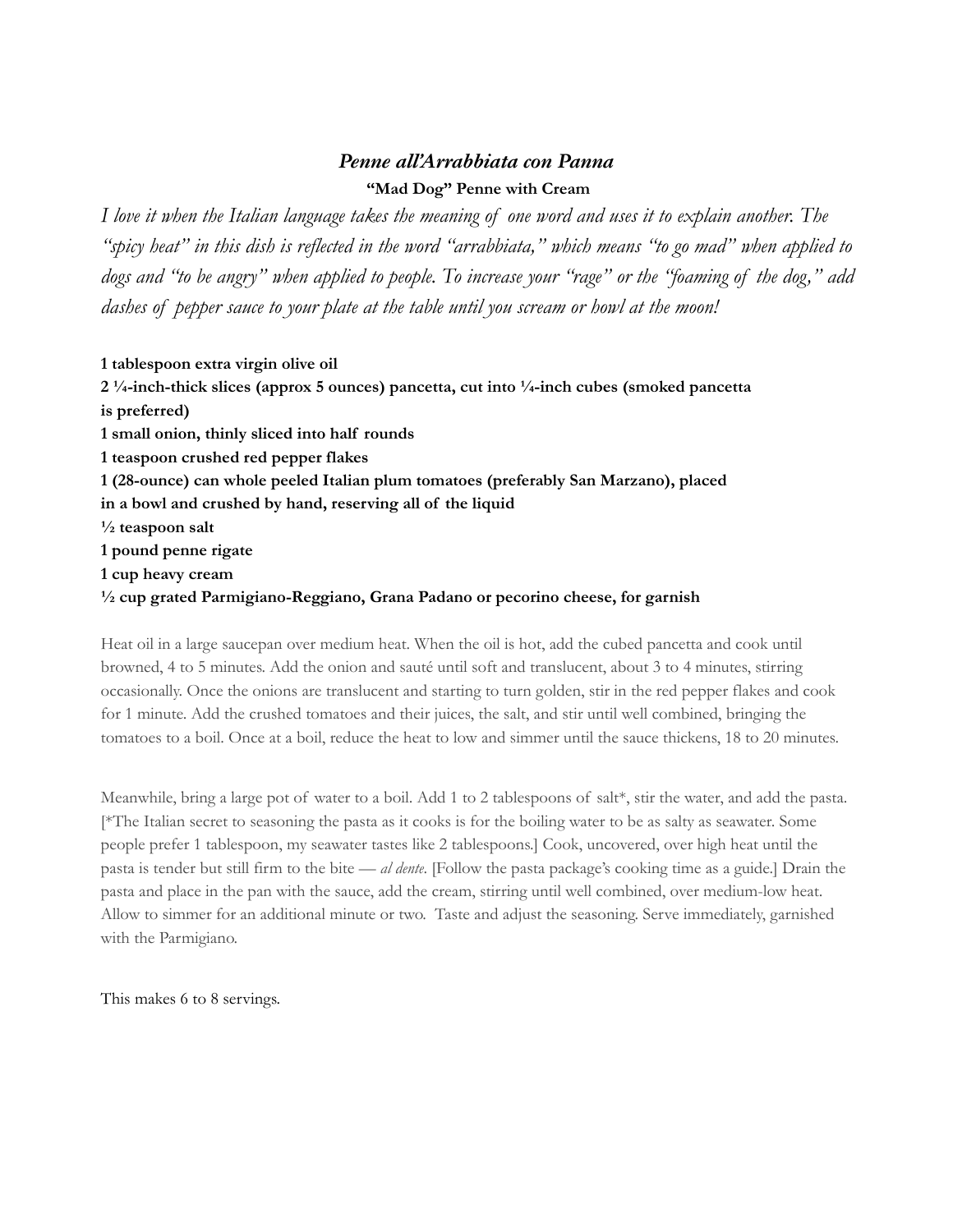#### *Frittata con Zucchine e Cipolla*

#### **Zucchini and Onion Frittata**

*Zucchini, like most squash, has a high water content. When shopping for this dish, choose small to medium-sized ones rather than one large zucchini, because the larger they grow, the more water and less flavor they have.*

**2 tablespoons sunflower oil (extra virgin olive oil may be substituted) 1 small-medium onion, finely minced 1 clove garlic, finely minced ¾ cup water, divided 3 medium zucchini (about ¾ pound), sliced into ¼-inch rounds ½ teaspoon salt ¼ teaspoon freshly ground black pepper 6 eggs, beaten ½ cup freshly grated Parmigiano-Reggiano cheese**

Heat the oil in a 10-inch nonstick skillet over medium heat. When the oil is hot, add the onion and garlic. Cook for one minute, stirring constantly. Add a  $\frac{1}{4}$  cup of the water and cook for 2 to 3 minutes until the water has almost evaporated. Add another ¼ cup water and cook an additional 2 to 3 minutes until the water has, once again, almost evaporated. Stir in the zucchini rounds, salt, pepper and the remaining ¼ cup water. Lower the heat, cover and simmer, stirring occasionally, until the zucchini is soft, 10 to 12 minutes.

Meanwhile, beat the eggs in a medium bowl and stir in the Parmigiano-Reggiano.

When the zucchini is soft but still retains its shape, remove the cover, return the heat to medium and cook until the excess moisture has evaporated, 4 to 6 minutes. Stir in the beaten egg mixture, making sure the zucchini and onions are evenly distributed. Cook until the bottom of the frittata starts to lightly brown and the top begins to set up, 4 to 6 minutes. With a spatula, loosen the edges of the frittata from the sides of the pan and with a quick firm shake, flip the frittata over in one whole piece.\* Cook the second side 2 to 3 minutes, until the bottom is lightly browned.

Invert the finished frittata (or if inverting seems scary, you can slide the frittata) onto a serving plate, cut into wedges and serve warm or at room temperature.

Serves 8 as an appetizer, or 4 as an entrée.

\*Note: If flipping the frittata seems daunting, place a dinner plate over the frittata and turn the pan over, inverting the frittata onto the plate. Slide the frittata back into the pan and finish cooking the second side. A third way to finish the second side of the frittata is to place it under a broiler: Preheat the broiler and when the bottom of the frittata is lightly browned and the top is still loose, place the pan under the broiler until the top is set and browned, 3 to 4 minutes. Nonna flipped hers effortlessly. I still tend to put mine under a *broiler.*